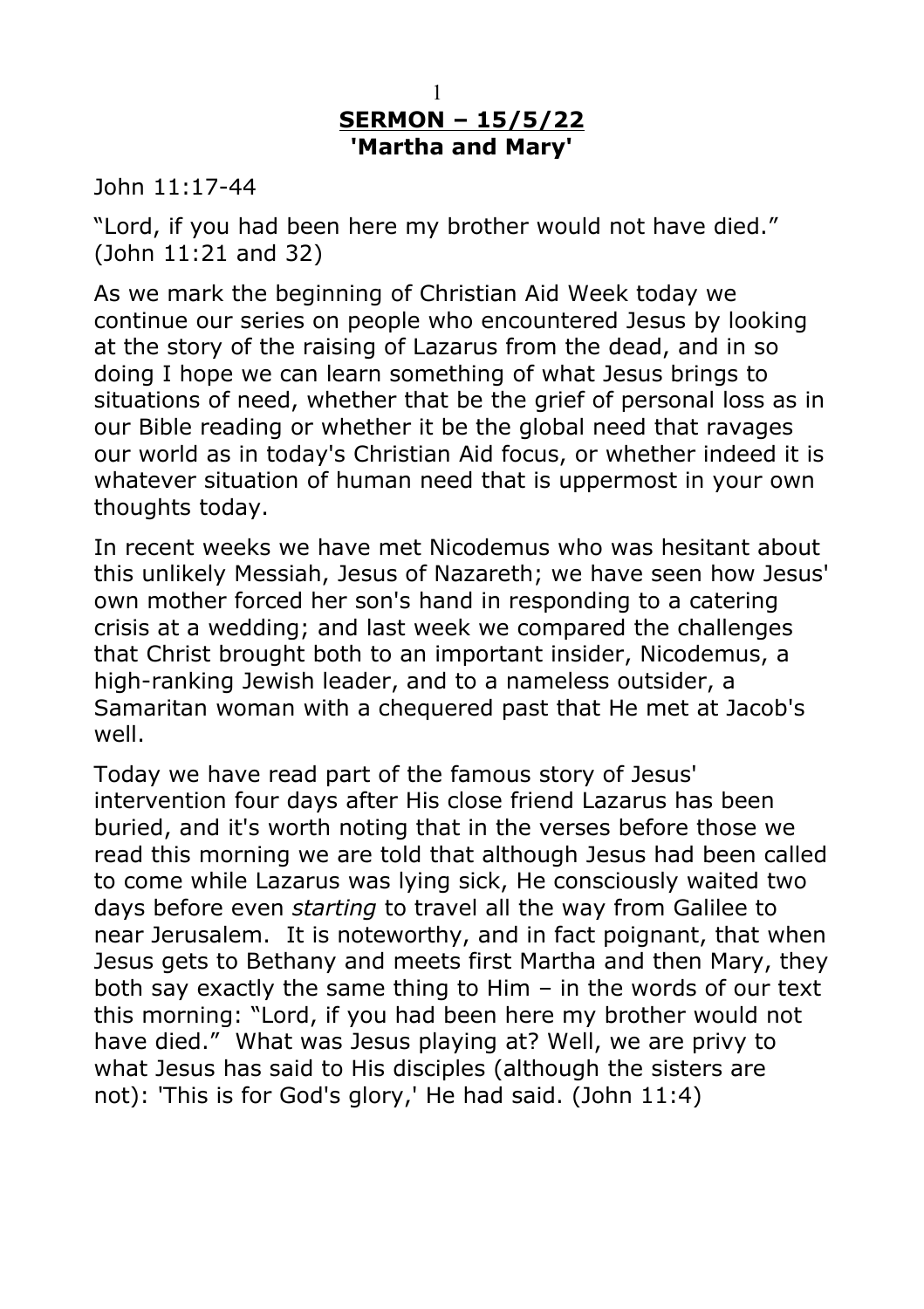How often have you heard folk saying in the midst of tragedy – indeed, how often have you said it yourself – Where is God in all of this? And that's the question I would like to explore with you this morning.

As we look at the atrocities unfolding in Ukraine, as we are reminded of poverty and injustice, persecution and natural disaster in so many parts of the world, such as Zimbabwe that we saw in the video earlier, and as we all deal with the sometimes small but sometimes major troubles that affect us and those we know personally, we find ourselves asking how God is speaking into these situations and how God is speaking to us as we consider our response to human need.

In the face of troubles people react in different ways - some are paralysed by sad, some feel depressed, some are angry, some feel guilty, some are motivated to action, some need time to be still. As some of you know I was dealing with a family bereavement last week so that is the situation that is uppermost in my own thoughts today – it was an elderly cousin of my father's who died, she had lived a long and healthy life and for her in the increasing frailty and struggle of advancing years it was undoubtedly time to die, but there is still a deep sadness there: someone who has been quietly in the background the whole of my life is no longer among us and since she is the last of her generation on that side of the family there is a feeling of a light going out.

For you there will be other concerns – perhaps you too have been bereaved, perhaps you or someone you care about is facing serious illness, perhaps you have family members or friends facing difficulties that are making you anxious. People are concerned to different degrees about situations in the world around us – the fuel poverty that is affecting so many in our country at the moment, the threat to world security generated by Russian aggression in Ukraine, the injustice of poverty and persecution suffered by the world's most vulnerable people.

You will each react to these things in a variety of ways, and it was no different for Martha and Mary facing the death of their brother Lazarus after a serious illness. From elsewhere in the Gospels we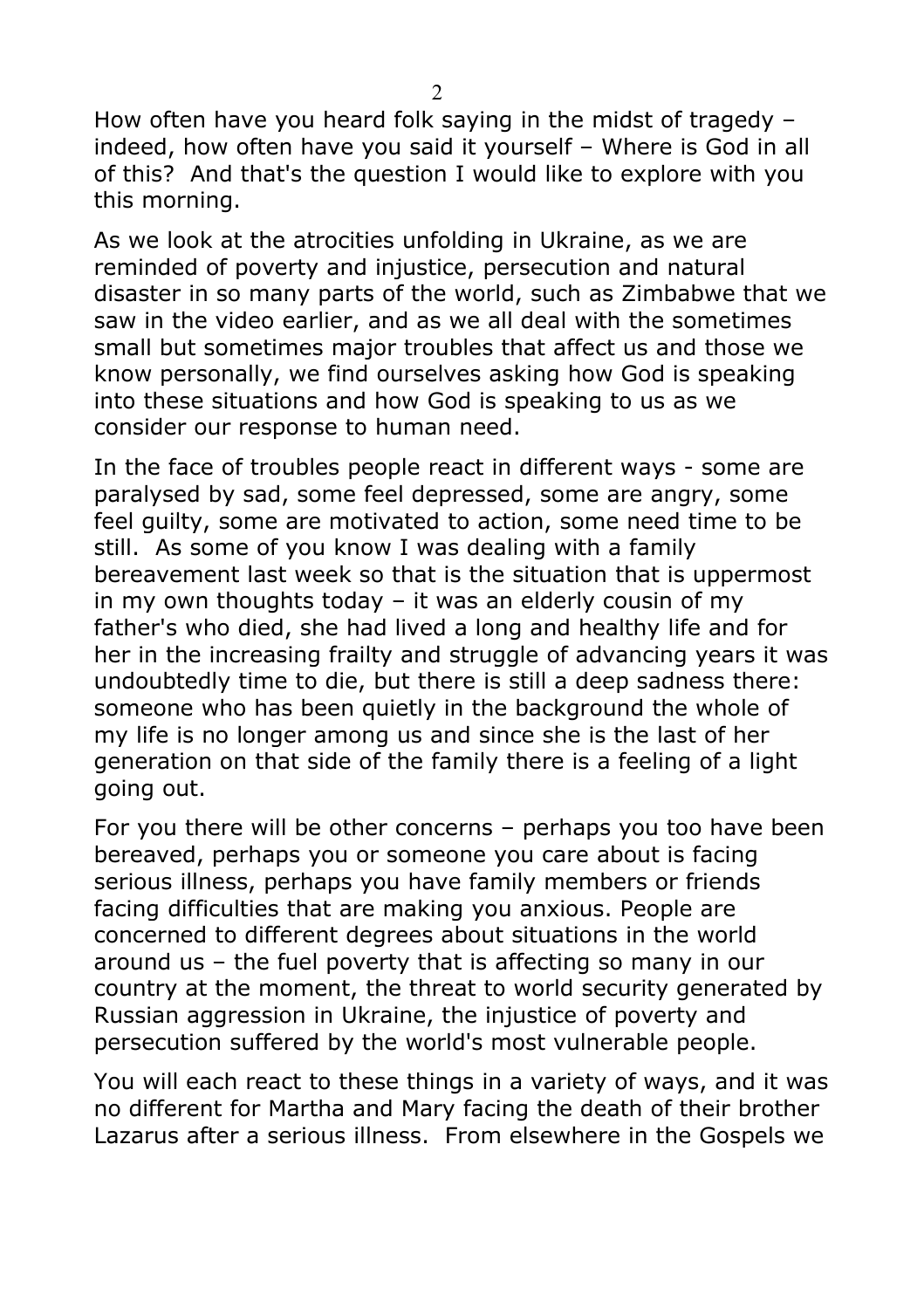know that the two sisters were very different in character and temperament. On one occasion when Jesus visited, Martha was bustling around seeing to the practicalities of having guests in their home and was intensely annoyed with Mary for simply sitting at Jesus' feet listening to the Teacher when there was so much to do in the kitchen. Mary was focussed whereas Martha was distracted, but Jesus says that it is *Mary* who has made the better choice. In our reading this morning we see a similar distinction between the sisters – in her grief Martha has to be busy: she has heard that Jesus is about to arrive and so, hospitably, she goes out of the village to welcome Him on the road, while in a different expression of mourning Mary is sitting quietly at home in the company of those who have come to comfort the family. It's interesting, however, that when they both, separately, first see Jesus they both say *precisely* the same thing to Him, which suggests that it was a conclusion they had come to in conversation with each other before Jesus had arrived: "Lord, if you had been here my brother would not have died." And it's interesting that Jesus responds to each of them in two completely different ways.

With Martha He seems quite abrupt, almost dismissive as He says, 'Your brother will rise again.' If Jesus was just patting Martha on the shoulder in her grief and saying 'There, there' we would be rightly critical as we would be of those who respond to grief with pious platitudes and those who address the question of immediate suffering in the world with dreamy visions of Kingdom come. But Jesus was there to show God's glory and that involved Him in revealing Himself as the Resurrection and the Life and in acting with power to raise Lazarus from the tomb. Jesus is the Son of God and like Martha, in the face of human struggle, we need to wake up and smell the coffee – Jesus is able to bring transformation in the here and now.

With Mary, Jesus acts quite differently. "When Jesus saw her weeping, and the Jews who had come along with her also weeping, he was deeply moved in spirit and troubled" (v.33) Here and later in verse 38 the word that most English translations render 'deeply moved' actually describes the kind of bellowing with anger that most of us reserve for times when we are alone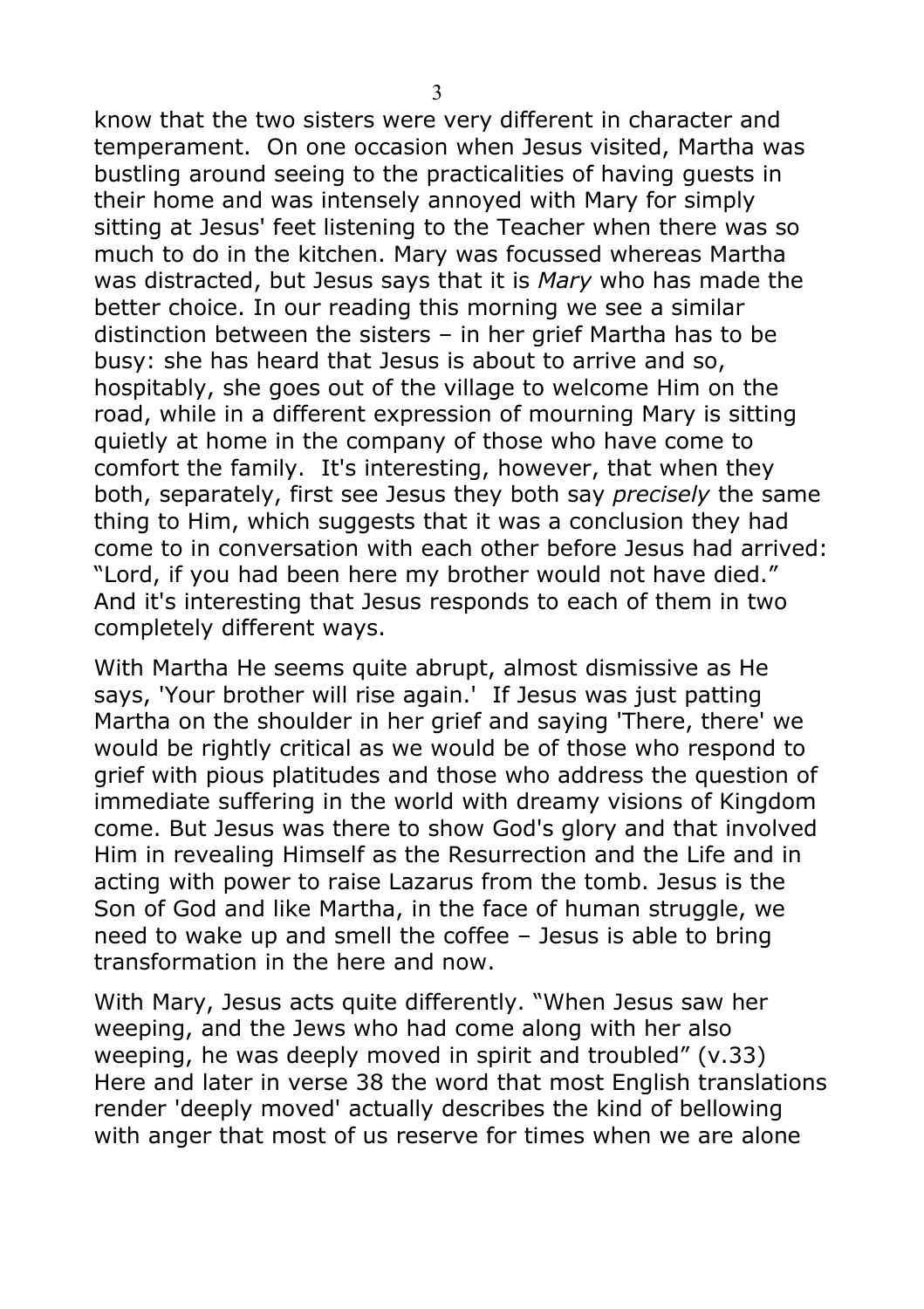or completely disinhibited by the awfulness of the circumstances we are seeing unfolding in front of us. And in, famously, the shortest verse in the Bible we read: 'Jesus wept.' (v.35) In the most vividly descriptive of ways we see here the Son of God in all His humanity, the One who is the Resurrection and the Life utterly scandalised by the sheer awfulness of death, and by this too Jesus is moved to reveal the glory of God by getting right alongside the suffering and vulnerable, prefiguring His willingness to get alongside us by sharing our death and our grave so that He might also share with us the resurrection that He would win for us and that He gave notice of by raising Lazarus from the tomb that extraordinary day.

With Martha Jesus exercises a ministry of truth and with Mary a ministry of tears. We need both, of course, and in Jesus we get both. This is the Good News – in the face of poverty and in the face of injustice, in the face of unspeakable suffering and in the face of death itself there is hope. It is true, for Jesus is the Resurrection and the Life. Hallelujah! But this too is the Good News – right there in situations of human tragedy Jesus weeps, for God's heart is the first to break where there is suffering. War in Ukraine and anywhere else is a scandal; children going hungry, adults going hungry is a scandal whenever and wherever it happens; illness is a scandal and death is the greatest scandal of all and with Jesus we need to bellow with anger at all that is wrong with our world, not just to make a noise for its own sake but to propel us like a tennis player into serving the ace that will make poverty history, that will minister to the sick and the grieving and the dying, and that will make the vision of God's Kingdom a reality here and now.

So let us weep today with those who weep and don't dare let us sweep any situation of suffering we become aware of under the carpet with fine-sounding words but no action. Jesus is the resurrection and the life and that must compel us to make tomorrow's hope today's reality through a willingness to dream the impossible and work to make it a reality.

Martha and Mary both said to Jesus, "Lord, if you had been here my brother would not have died." But the fact is stuff happens and the question is how will the glory of God be revealed in the